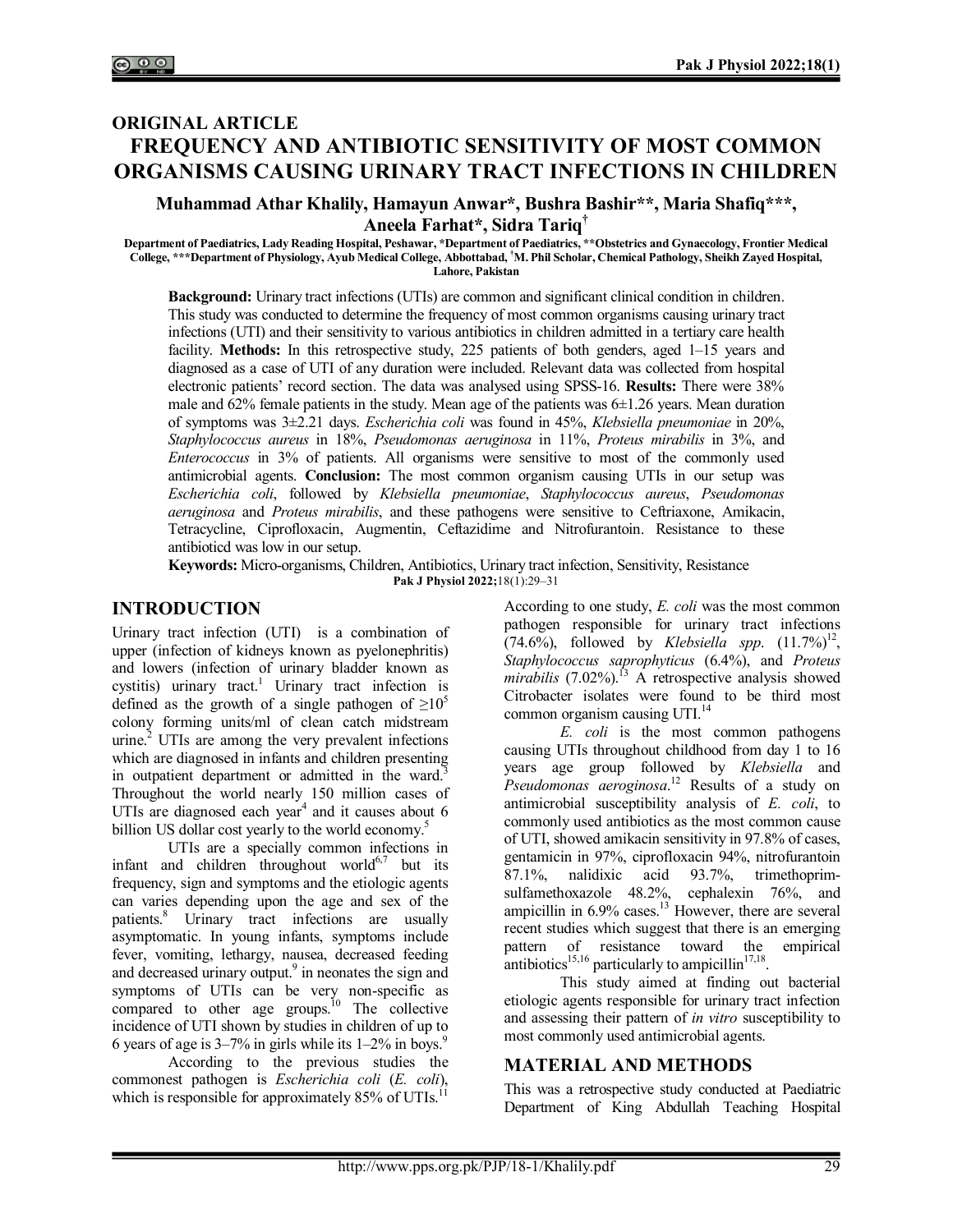Mansehra from 15 June to 15 August 2019 after approval from Hospital Ethical Committee. Sample size with WHO sample size calculator came out to be 225 patients. Non-probability convenience sampling method was used for sample collection. Patients from both genders with age range 1–15 years, and diagnosed cases of urinary tract infection of any duration were included in this study. Patients aged more than 15 years, or having renal stones on ultrasonography were excluded. Relevant data was collected from hospital electronic patients' record section. The results were recorded on a proforma.

Data was analysed on SPSS-16. Mean±SD was calculated for age, duration, and type of urinary tract infection. Frequency and percentage were computed for qualitative variables like gender, identified organisms and antibiotics sensitivity.

# **RESULTS**

In 225 patients 79 (35%) children were aged 1–5 years, 108 (48%) were 6–10 years, and 38 (17%) children were 11-15 years old. Mean age was 6±1.26 years. Out of 225 children, 85 (38%) were male and 140 (62%) were female. Duration of symptoms among 255 patients showed that 72 (32%) children had symptoms for 2 day, 90 (40%) had symptoms for 3 days and 63 (28%) children had symptoms for 4 days. Mean duration of symptoms was  $3\pm 2.21$  days. Percentages of common microorganisms causing UTI in children is given in Table-1. The antibiotic sensitivity of these common uropathogens is shown in Table-2.

**Table-1: Frequencies and percentages of common bacteria causing UTIs**

| $5400$ $\ldots$ $1400$     |           |            |  |  |  |  |  |  |
|----------------------------|-----------|------------|--|--|--|--|--|--|
| <b>Common Bacteria</b>     | Frequency | Percentage |  |  |  |  |  |  |
| Escherichia coli           | 101       |            |  |  |  |  |  |  |
| Klebsiella pneumoniae      | 45        | 20         |  |  |  |  |  |  |
| Staphylococcus epidermidis | 40        | 18         |  |  |  |  |  |  |
| Pseudomonas aeruginosa     | 25        |            |  |  |  |  |  |  |
| <b>Proteus mirabilis</b>   |           |            |  |  |  |  |  |  |
| <b>Enterococcus</b>        |           |            |  |  |  |  |  |  |
| Total                      | 225       |            |  |  |  |  |  |  |

| Organism              | Sensitivity/ | <b>Antibiotics</b> |           |              |               |           |             |                |  |
|-----------------------|--------------|--------------------|-----------|--------------|---------------|-----------|-------------|----------------|--|
| <b>Identified</b>     | Resistance   | Ceftriaxone        | Amikacin  | Tetracycline | Ciprofloxacin | Augmentin | Ceftazidime | Nitrofurantoin |  |
| E. coli               |              | 91 (90)            | 86 (85.1) | 89 (88.1)    | 83 (82.1)     | 89 (88.1) | 84 (83.1)   | 85(84.1)       |  |
| $(n=101)$             | R            | 10 (9.9)           | 15(14.8)  | 12(11.8)     | 18 (17.8)     | 12(11.8)  | 17 (16.8)   | 16 (15.8)      |  |
| <b>Staphylococcus</b> | s            | 33(82.5)           | 32 (80)   | 33 (82.5)    | 34 (85)       | 31 (77.5) | 23(57.5)    | 34(85)         |  |
| $(n=40)$              | R            | 7(17.5)            | 8(20)     | 7(17.5)      | 6(15)         | 9(22.5)   | 7(17.5)     | 6(15)          |  |
| <b>Pseudomonas</b>    | s            | 20 (80)            | 21 (84)   | 20(8)        | 22 (88)       | 23 (92)   | 22 (88)     | 21 (84)        |  |
| $(n=25)$              | R            | 5(20)              | 4(16)     | 5(20)        | 3(12)         | 2(8)      | 3(12)       | 4(16)          |  |
| <b>Klebsiella</b>     | s            | 40 (89)            | 41 (91)   | 40 (89)      | 39 (87)       | 41(91)    | 40 (89)     | 41 (91)        |  |
| $(n=45)$              | R            | 5(11)              | 4(9)      | 5(11)        | 6(13)         | 4(9)      | 5(11)       | 4(9)           |  |
| <b>Proteus</b>        | s            | 5(71)              | 5(71)     | 5(71)        | 4(57)         | 5(71)     | 6(86)       | 4(57)          |  |
| $(n=7)$               | R            | 2(28)              | 2(28)     | 2(28)        | 3(42)         | 2(28)     | (14)        | 3(42)          |  |
| <b>Enterococcus</b>   | s            | 5(71)              | 5(71)     | 5(71)        | 4(57)         | 5(71)     | 6(86)       | 4(57)          |  |
| $(n=7)$               | R            | 2(28)              | 2(28)     | 2(28)        | 3(43)         | 2(28)     | 1 (14)      | 3(43)          |  |

**Table-2: Antibiotic sensitivity of isolated pathogens causing UTIs [n (%)]**

# **DISCUSSION**

In children, UTIs are a significant cause of morbidity and mortality. UTI is a combination of upper (infection of kidneys known as pyelonephritis) and lower (infection of urinary bladder known as cystitis) urinary tract.<sup>1</sup> Urinary tract infection is amongst the most common bacterial infection of childhood. Urinary tract infections are usually asymptomatic. Normally UTIs occur at a relatively higher frequency in girls than in boy. The estimated incidence of UTI in children by 6 years of age is 3–7% in girls and 1–  $2\%$  in boys. $\frac{9}{2}$ 

In a study in Iran, *E. coli* was shown to be the most common cause of UTIs while *Klebsiella*, was the second most common cause which goes in agreement with our study. The reason behind *E Coli* being the commonest organism causing UTI in children may be due to faecal contamination in children which leads to  $E$  Coli UTI.<sup>19</sup> In a study by Pouladfar *et al*, *E. coli* was the most (51.5%) commonly reported uropathogens causing UTI

followed by *Klebsiella* (16.8%) and *Enterococcus spp*. (9.9%).<sup>20</sup>

In a study in Nepal, *E. coli* was stated to be the commonest of uropathogens (53%) causing UTIs in children, while other bacteria were *Enterococcus faecalis* (22%), *Klebsiella pneumoniae* (7%) and *Staphylococcus aureus* (7%).<sup>21</sup> In this same study *E*. *coli* was extremely resistant to ampicillin, ceftriaxone and ofloxacin. Amikacin and nitrofurantoin were the maximally effective drugs for gram-negative rods while linezolid and vancomycin were active against gram-positive cocci.<sup>21</sup>

In a Malaysian study<sup>22</sup>, E. coli was the leading (41.6%) pathogen, followed by *Klebsiella spp*. (21.2%), and *Enterococcus spp*. (11.0%). In that study *E. coli* was extremely resistant to ampicillin but sensitive to cefuroxime and gentamicin. *Klebsiella spp*. and *Enterococcus spp*. were also resistant to ampicillin. The difference between the results of this study and our study may be due to difference in ages of study populations or ethnic differences.